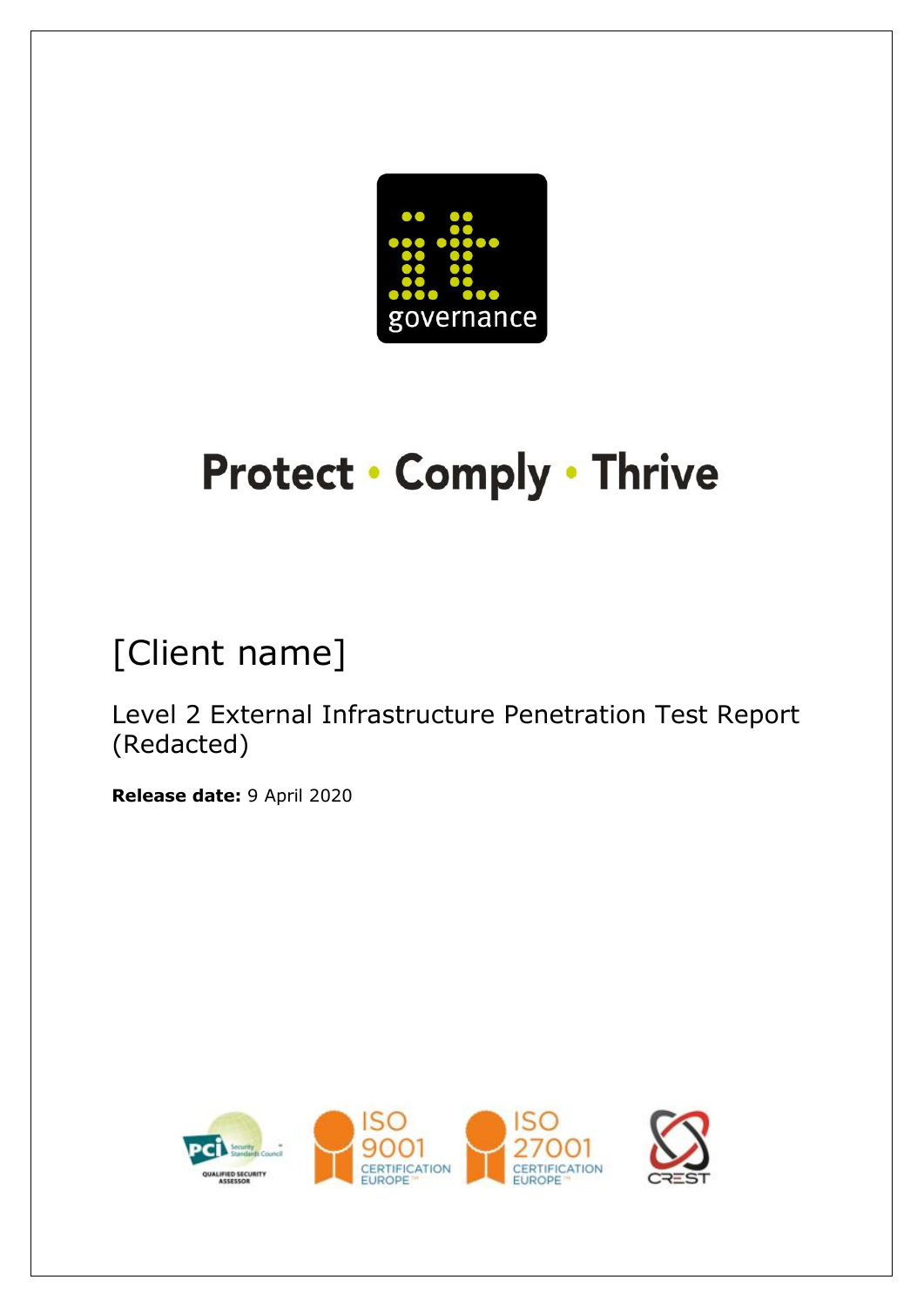

# <span id="page-1-0"></span>**Version control**

| <b>Version</b> | <b>Author</b>   | <b>Stage</b>            |
|----------------|-----------------|-------------------------|
| 0.1            | Report author   | Draft issue             |
| 0.2            | Report reviewer | <b>Technical review</b> |
| 0.3            | Report author   | Author updates          |
| 0.4            | Copy editor     | Copy edit               |
| 0.5            | Report author   | Author updates          |
| 1.0            | Testing manager | Approve for issue       |

## <span id="page-1-1"></span>**Contact information**

| [Client name] details               |                            |  |  |
|-------------------------------------|----------------------------|--|--|
| Primary contact                     | [Client name]              |  |  |
| Primary contact's email             | [Client email]             |  |  |
| <b>Relationship manager details</b> |                            |  |  |
| Name                                | [Account manager's name]   |  |  |
| Contact number                      | [Account manager's number] |  |  |
| Email address                       | [Account manager's email]  |  |  |
| <b>Consultant details</b>           |                            |  |  |
| Name                                | [Consultant's name]        |  |  |
| Title                               | <b>Penetration Tester</b>  |  |  |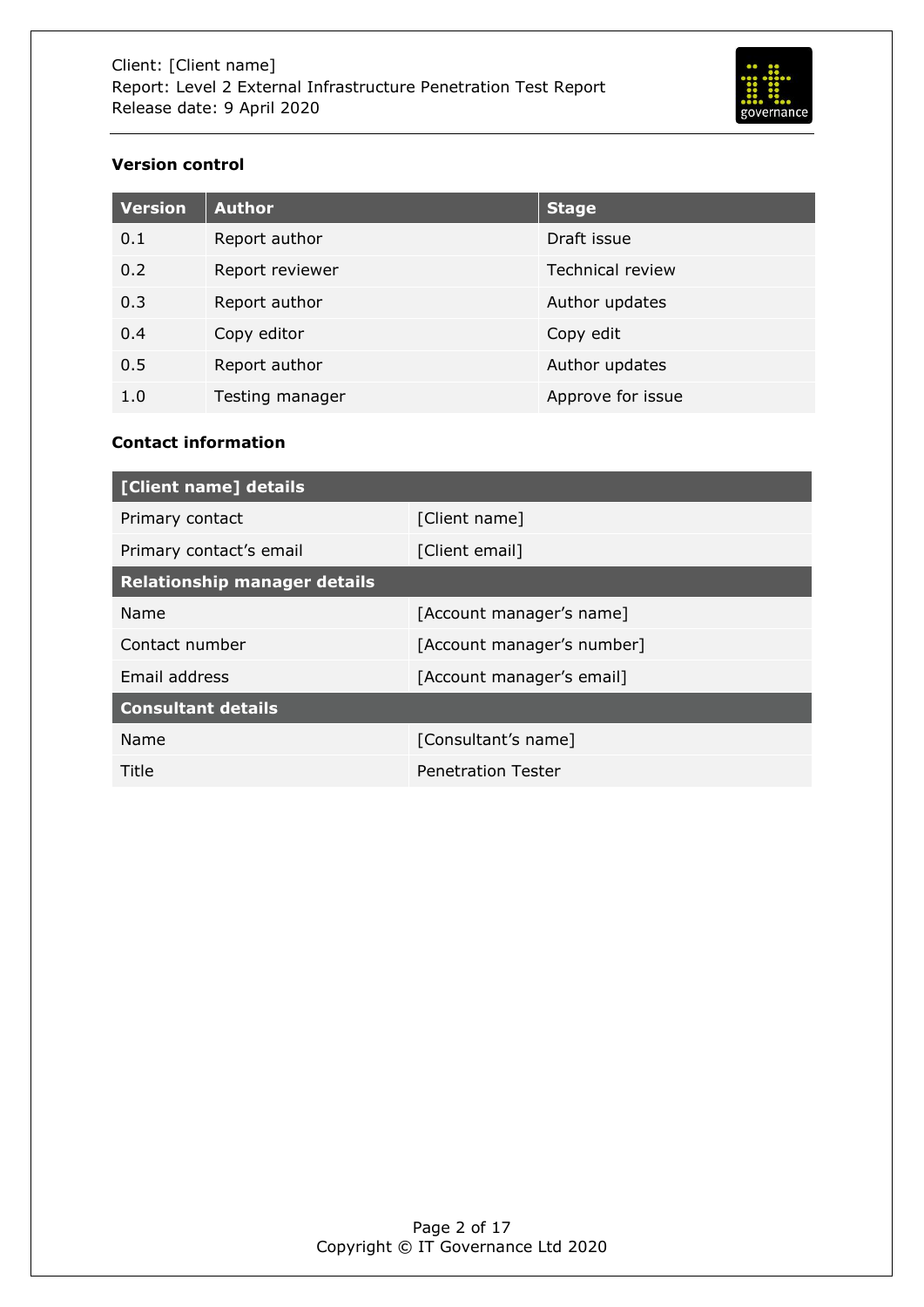

# <span id="page-2-0"></span>**Table of contents**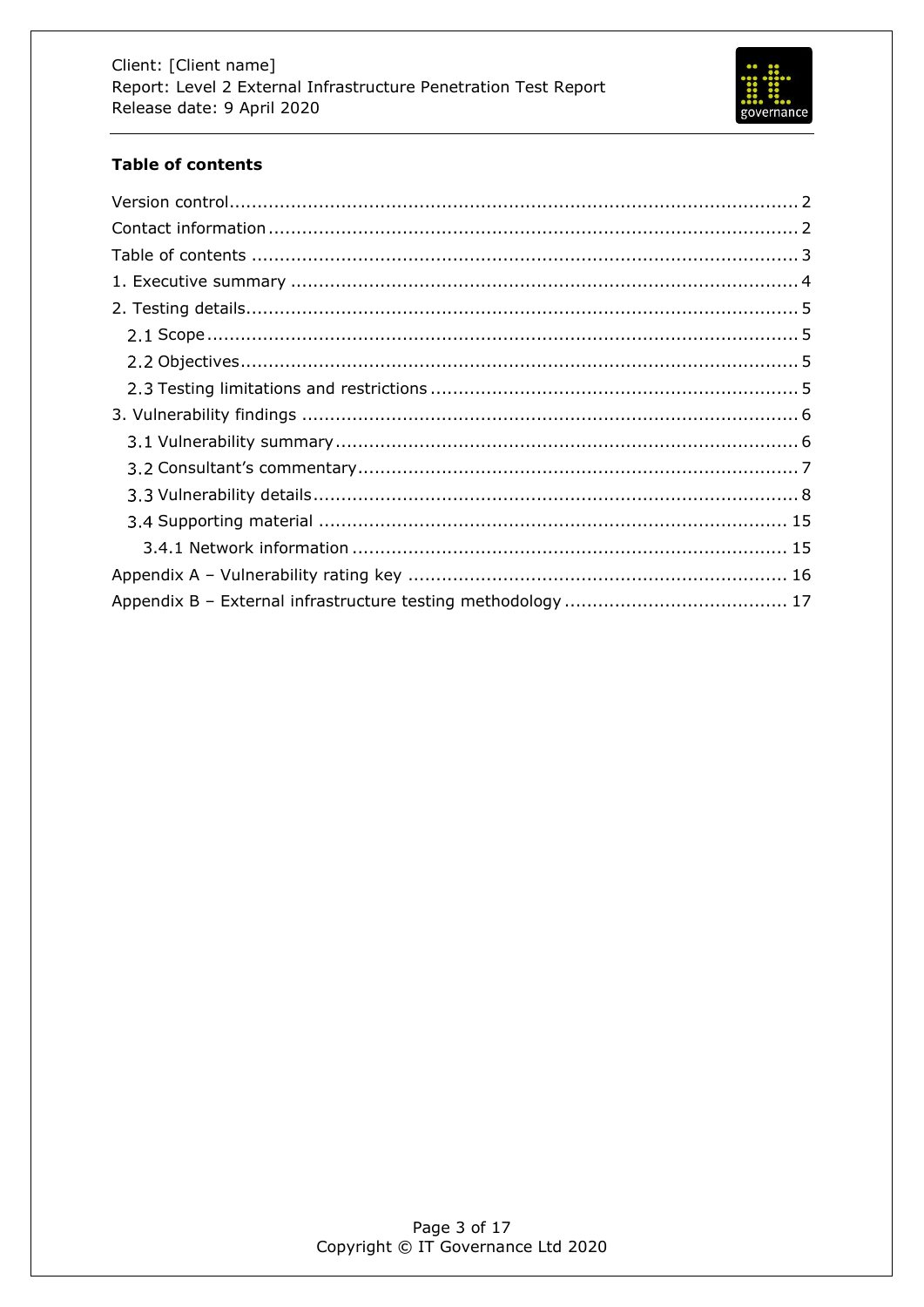

#### <span id="page-3-0"></span>**1. Executive summary**

[Client name] has commissioned IT Governance Ltd (IT Governance) to perform a level 2 penetration test of its external infrastructure. A total of one critical, two high-, two medium- and one low-level vulnerabilities have been identified.



IT Governance considers vulnerabilities rated 'critical' or 'high' to be problems that require urgent remediation.

The vulnerabilities identified could allow an Internet-based attacker to:

- Access large amounts of sensitive and confidential data through a publicly accessible directory listing. The information consists of applicants' CVs, which contain personally identifiable information, along with usernames and hashed passwords that could be cracked offline and used to gain further access into [Client Name]'s network;
- Exploit known vulnerabilities affecting PHP, Apache and OpenSSL to compromise the confidentiality, integrity and availability of any information stored within the application or server; and
- Obtain information about software versions and the underlying infrastructure, helping the attacker gain an understanding of the systems and create a more sophisticated attack.

If these vulnerabilities were exploited by an attacker, [Client name] could be in breach of the Data Protection Act (DPA) 2018 and the General Data Protection Regulation (GDPR) as personal information is at risk. The resulting fines and/or data leaks could have legal, financial and reputational implications for [Client name].

All issues should be investigated and remediated, prioritising the critical- and high-risk vulnerabilities and then addressing all other vulnerabilities in a timely manner.

Further details on all vulnerabilities can be found in section 3 of this report.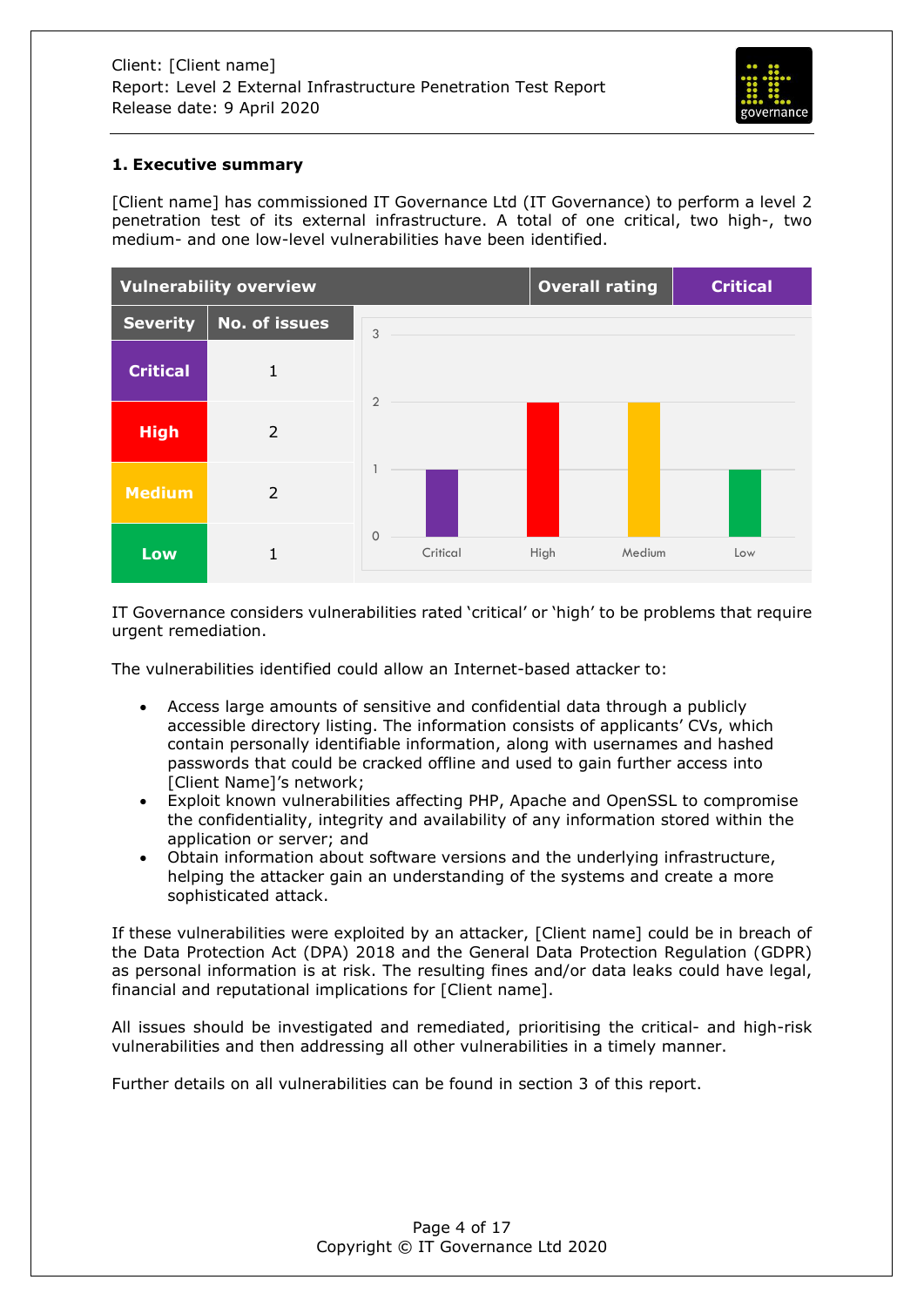

# <span id="page-4-0"></span>**2. Testing details**

A level 2 penetration test is designed to help mitigate the threat from determined attackers or skilled, disgruntled employees. Automated scans are run alongside advanced manual testing techniques to identify and exploit vulnerabilities in the infrastructure.

IT Governance has scored the identified vulnerabilities against Common Vulnerability Scoring System (CVSS) version 3, which is summarised in [Appendix A](#page-15-0) of this report. This classifies vulnerabilities as critical, high, medium or low.

The penetration test was performed using a proprietary security testing methodology, which is closely aligned with the SANS, Open Source Security Testing Methodology Manual (OSSTMM) and Open Web Application Security Project (OWASP) methodologies, as set out in [Appendix B](#page-16-0) of this report.

Before testing, the test tools were updated to the latest versions and databases to make sure the latest known vulnerability signatures were being used. The test machines were also scanned to make sure they were free from malware.

We process the limited personal data given to us by client staff and representatives for the sole purpose of reporting on data gathered for this report. This data is not stored anywhere in our systems other than in this report and associated meeting records. It is retained until we are legally able to delete the records.

## <span id="page-4-1"></span>2.1 Scope

The penetration test was conducted from IT Governance's network ranges between [assessment date] and [assessment date] inclusive. The specific details of the scope of the testing, as provided by [Client name], are set out below.

| <b>Scope</b>    |                 |                 |                 |  |
|-----------------|-----------------|-----------------|-----------------|--|
| XXX.XXX.XXX.XXX | XXX.XXX.XXX.XXX | XXX.XXX.XXX.XXX | XXX.XXX.XXX.XXX |  |
| XXX.XXX.XXX.XXX | XXX.XXX.XXX.XXX | XXX.XXX.XXX.XXX | XXX.XXX.XXX.XXX |  |
| XXX.XXX.XXX.XXX | XXX.XXX.XXX.XXX | XXX.XXX.XXX.XXX | XXX.XXX.XXX.XXX |  |

# <span id="page-4-2"></span>2.2 Objectives

The penetration test involves:

- Identifying vulnerabilities in the defined infrastructure;
- Attempting to exploit any identified vulnerabilities;
- Creating an ordered list of issues and their associated risk; and
- Providing remediation advice for identified vulnerabilities.

## <span id="page-4-3"></span>**Testing limitations and restrictions**

It should be noted that IT systems are subject to regular change. Consequently, the current security posture should be considered a 'snapshot' of specific aspects of security at a given point in time. New risks and vulnerabilities emerge constantly, and these, together with any changes made by [Client name], may result in increased levels of risk over time unless they are carefully managed.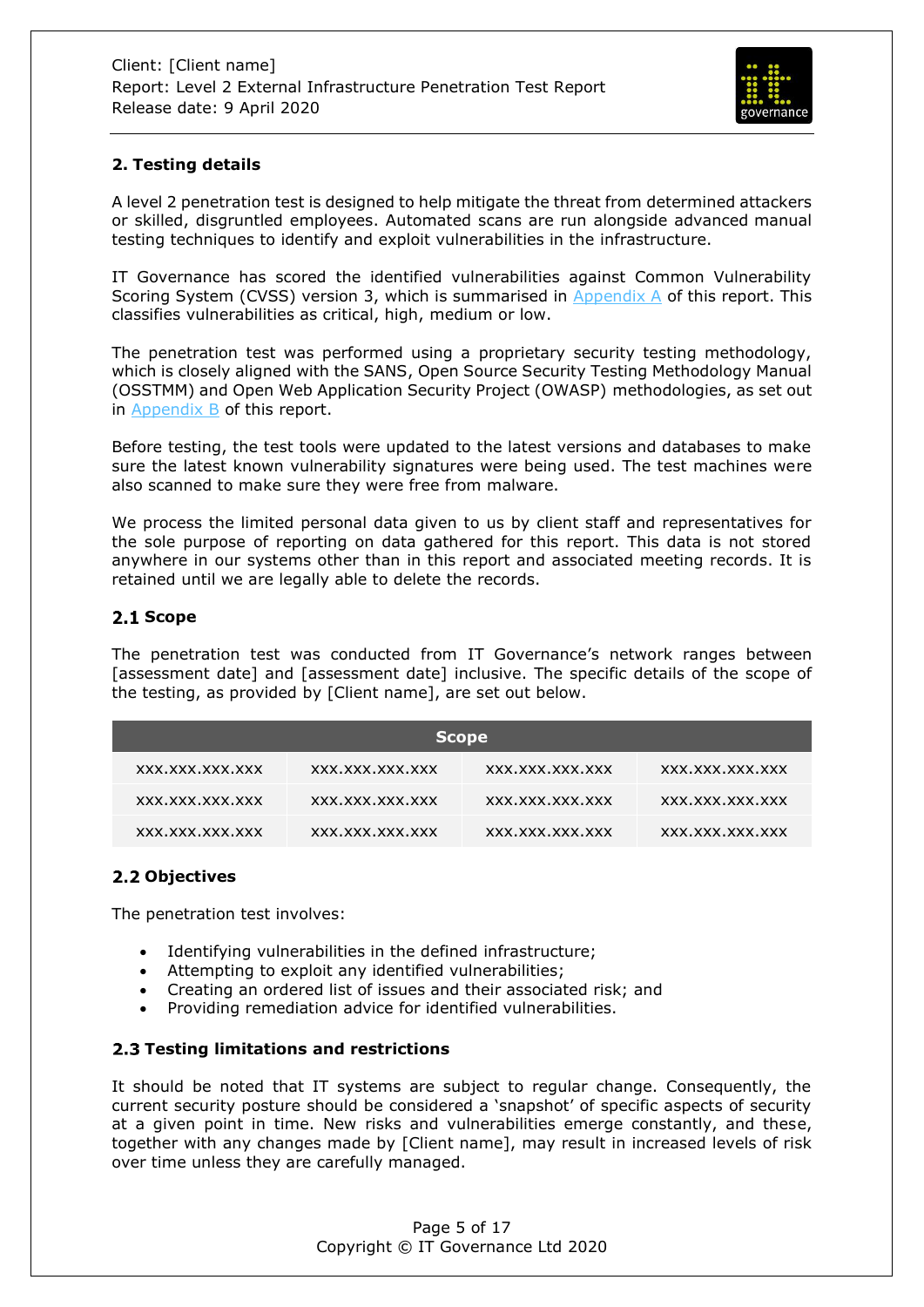

# <span id="page-5-0"></span>**3. Vulnerability findings**

This section provides a technical summary and overview of the testing performed, the vulnerabilities identified and recommended remediation, as well as a summary detailing each specific issue.

# <span id="page-5-1"></span>**Vulnerability summary**

| <b>Vulnerability summary</b> |                                                |                 |               |  |
|------------------------------|------------------------------------------------|-----------------|---------------|--|
| <b>Ref</b>                   | <b>Title</b>                                   | <b>Severity</b> | <b>Status</b> |  |
| VUL-01                       | Directory listing                              | <b>Critical</b> | Open          |  |
| $VUL-02$                     | Vulnerable version of Apache                   | <b>High</b>     | Open          |  |
| $VUL-03$                     | Vulnerable version of PHP                      | <b>High</b>     | Open          |  |
| $VUL-04$                     | Default PHP config file information disclosure | <b>Medium</b>   | Open          |  |
| <b>VUL-05</b>                | Administrative interface publicly available    | <b>Medium</b>   | Open          |  |
| <b>VUL-06</b>                | Insecure TLS protocols supported               | Low             | Open          |  |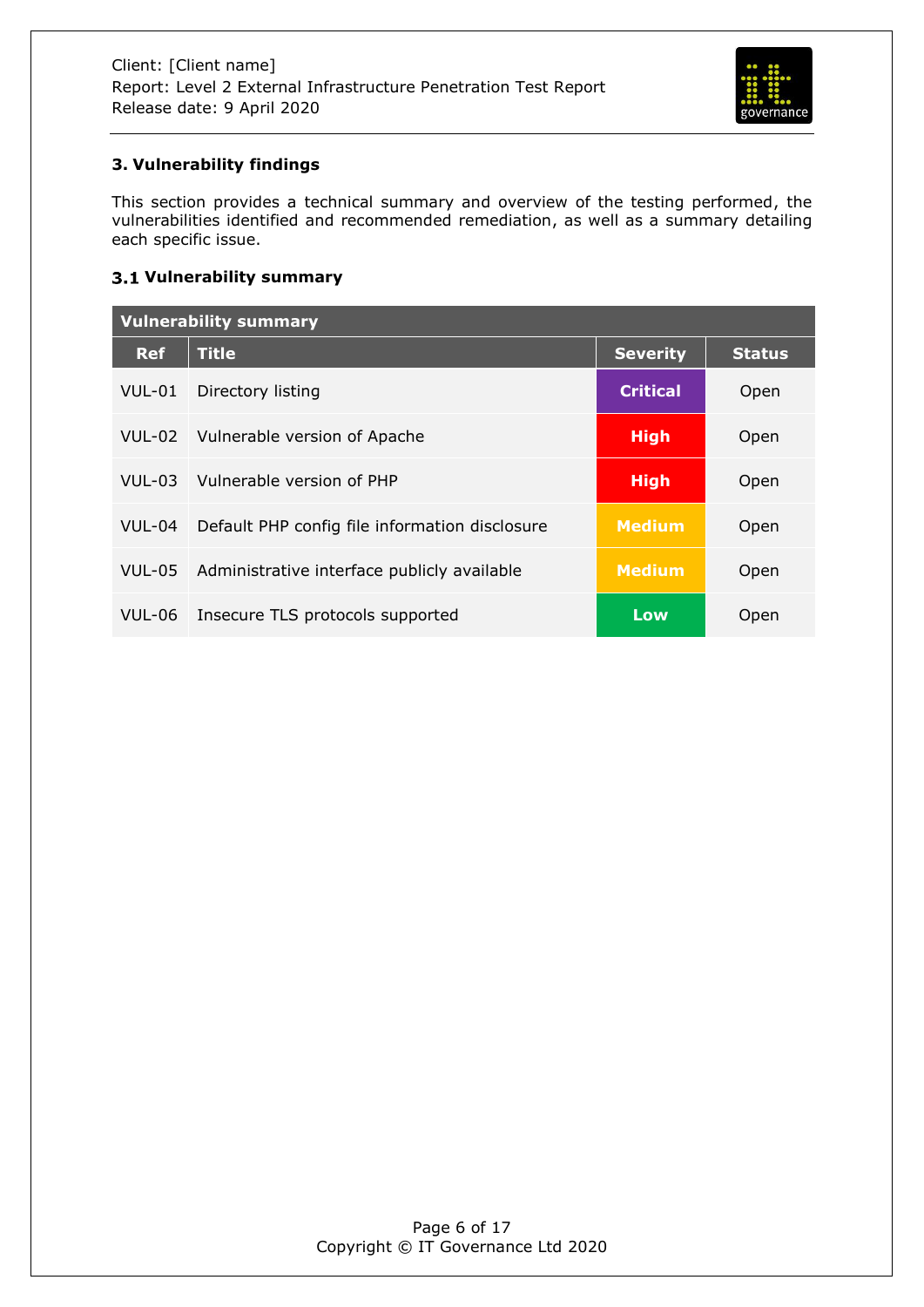

#### <span id="page-6-0"></span>**Consultant's commentary**

A full network scan was performed, covering all TCP ports and the top 1,000 UDP ports across all hosts provided by [Client name]. The overall exposure of services across the external infrastructure was very limited, consisting entirely of HTTP and HTTPS over TCP ports 80 and 443 respectively.

A browsable directory listing was discovered on host xxx.xxx.xxx.xxx over port 80. This directory listing granted access to large amounts of sensitive and confidential data. Within the "/core/cache" directory, many files were titled CV\_UserID\_X, where X is a numeric value. These files contain large amounts of information about many applicants, including some personally identifiable information such as full name, residential address and contact information that, if leaked, could reveal a failure to properly secure the personal data, which is a breach of the GDPR. This issue was raised during testing so that [Client name] could start organising a remediation plan for the vulnerability.

In addition, two .sql files were discovered in the "/db" directory. These files contain records of past SQL commands, some of which contain sensitive data. One example was the command to write to the table "modx\_users", which discloses usernames and hashed passwords of multiple user accounts along with their salt. This would allow an attacker to attempt to crack the passwords offline. If successful, the attacker could use these credentials to gain further access into [Client name]'s network. It is important to ensure that any directories listed by the server are intended to be publicly facing and do not contain sensitive information; otherwise, remove the directory listing.

The directory listing also contained "phpinfo" and "Security Information About PHP" files. Both of these disclose large amounts of information about the software installed on the underlying server and their associated weaknesses. These files revealed that PHP version 7.1.17 is installed. This version has multiple known security vulnerabilities that could be exploited by an attacker.

Additional vulnerable versions of software on multiple hosts were disclosed through their HTTP response headers. These headers identified Apache 2.4.33 and OpenSSL 1.1.0h. Default splash pages also revealed that IIS 8.5 was in use. While this version is not affected by any known vulnerabilities, an attacker can use the information to develop larger, more sophisticated attacks. Vulnerable software should be updated to the latest supported releases; review the patching policy to ensure that all software is kept up to date. Ensure that default splash pages are disabled and that HTTP response headers do not leak information regarding the software in use on the server.

Using various tools and manual verification, the consultant found that many of the servers hosting web services use a weak implementation of TLS protocols and cipher suites. These allow an attacker appropriately situated on the network to intercept and decrypt network traffic, allowing them to access sensitive information. It is important to ensure that best practice is followed, which dictates that only secure ciphers and protocols should be used to communicate sensitive information. The nature of the test meant it was not possible to exploit this issue, because a connection between a valid user and the server would have to be compromised. Configure the hosts to use TLSv1.1 or above, using strong cipher suites only.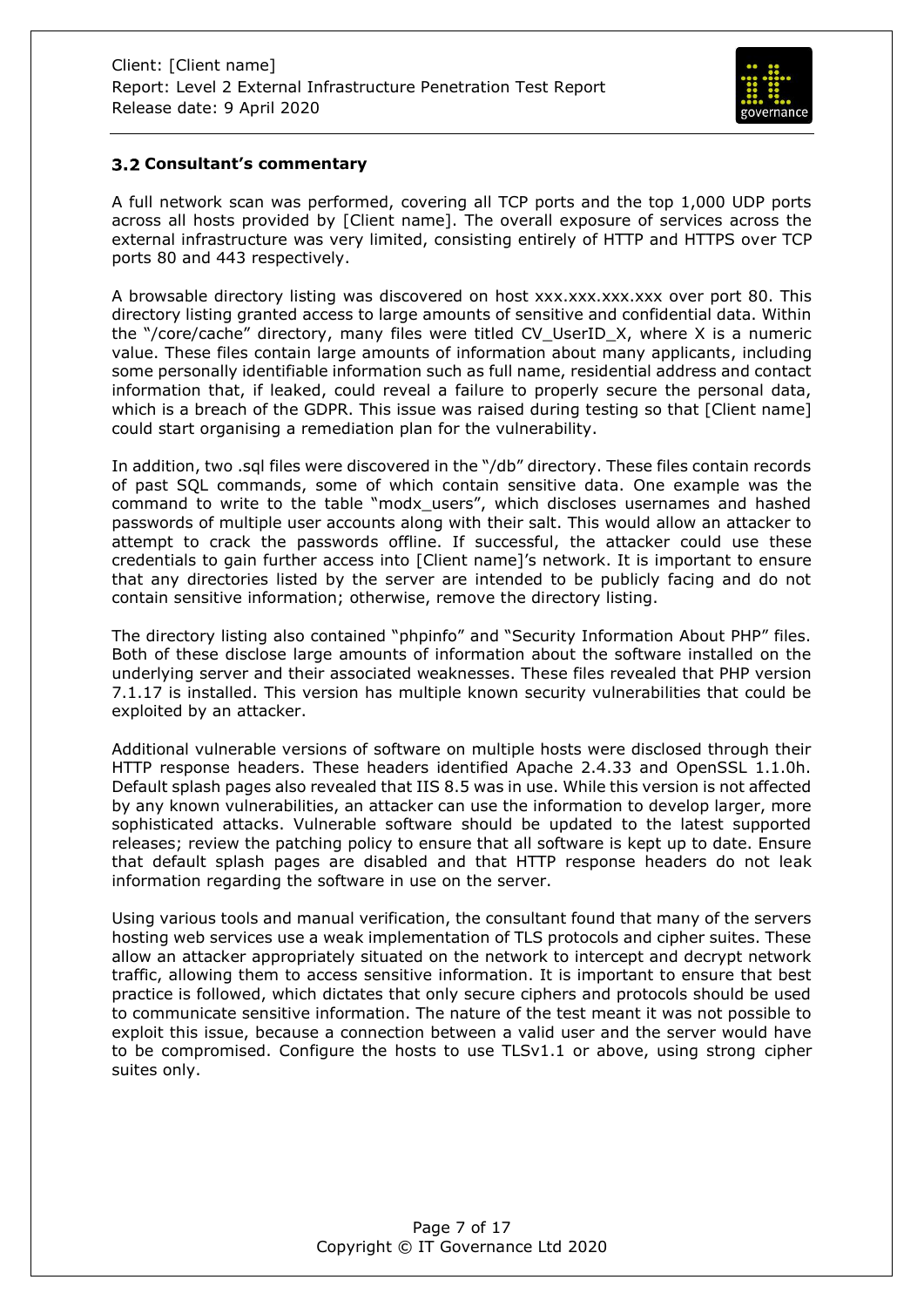

# <span id="page-7-0"></span>**Vulnerability details**

This section provides a technical overview of the vulnerabilities identified and recommended remediation.

| $VUL-01$                 | <b>Directory listing</b>                    |  |  |  |
|--------------------------|---------------------------------------------|--|--|--|
| <b>Risk rating</b>       | <b>Critical</b><br><b>CVSS score</b><br>7.5 |  |  |  |
| <b>CVSS v3 vector</b>    | AV:N/AC:L/PR:N/UI:N/S:U/C:H/I:N/A:N         |  |  |  |
| <b>Affected host</b>     |                                             |  |  |  |
| XXX.XXX.XXX.XXX:80 (TCP) |                                             |  |  |  |
| <b>Description</b>       |                                             |  |  |  |

Web servers can be configured to automatically list the contents of directories that do not have an index page present. This can help an attacker to quickly identify the resources at a given path and proceed directly to analysing and attacking those resources. It particularly increases the exposure of sensitive files within the directory that are not intended to be accessible to users, such as temporary files and system logs.

Directory listings themselves do not necessarily constitute a security vulnerability. Any sensitive resources within the web root should in any case be properly access-controlled and should not be accessible by an unauthorised party who knows or guesses the URL. Even when directory listings are disabled, an attacker may guess the location of sensitive files using automated tools.

The images below show the root of the directory listing and an example of the files stored within:

#### [Image]

Due to the sensitivity of the information disclosed in this vulnerability, as described in section 3.2 of this report, the risk posed by this vulnerability has been upgraded to 'critical'.

#### **Remediation advice**

Disable the use of directory listings. There is not usually any good reason to provide directory listings and disabling them may place additional hurdles in the path of an attacker. This can normally be achieved in two ways:

- 1. Configure your web server to prevent directory listings for all paths beneath the web root.
- 2. Place into each directory a default file (such as index.htm) that the web server will display instead of returning a directory listing.

#### **References**

*[https://portswigger.net/kb/issues/00600100\\_directory-listing](https://portswigger.net/kb/issues/00600100_directory-listing) [https://www.siteground.com/kb/how\\_to\\_prevent\\_directory\\_listing/](https://www.siteground.com/kb/how_to_prevent_directory_listing/) [https://www.owasp.org/index.php/Top\\_10-2017\\_A6-Security\\_Misconfiguration](https://www.owasp.org/index.php/Top_10-2017_A6-Security_Misconfiguration)*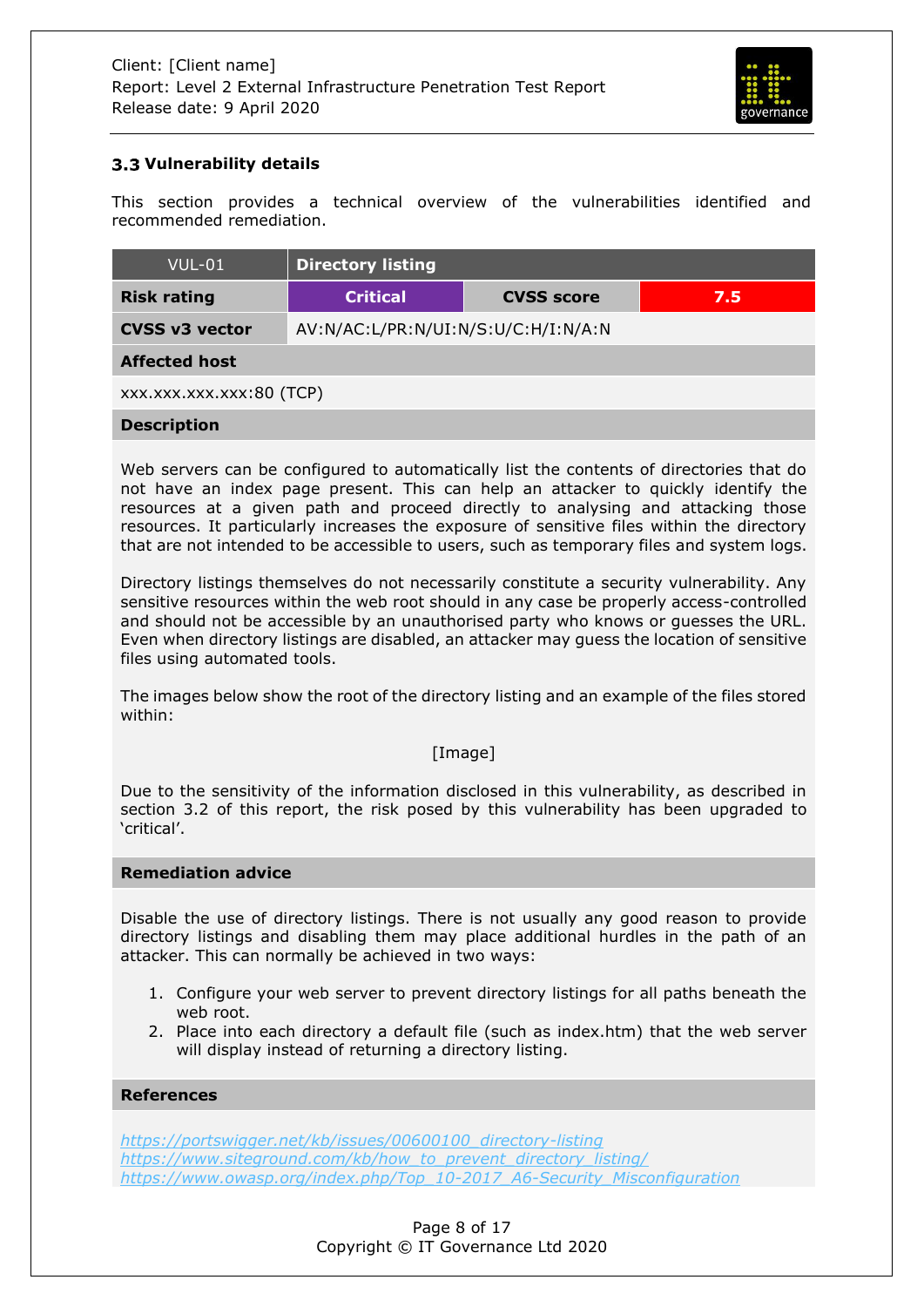

*<https://cwe.mitre.org/data/definitions/548.html>*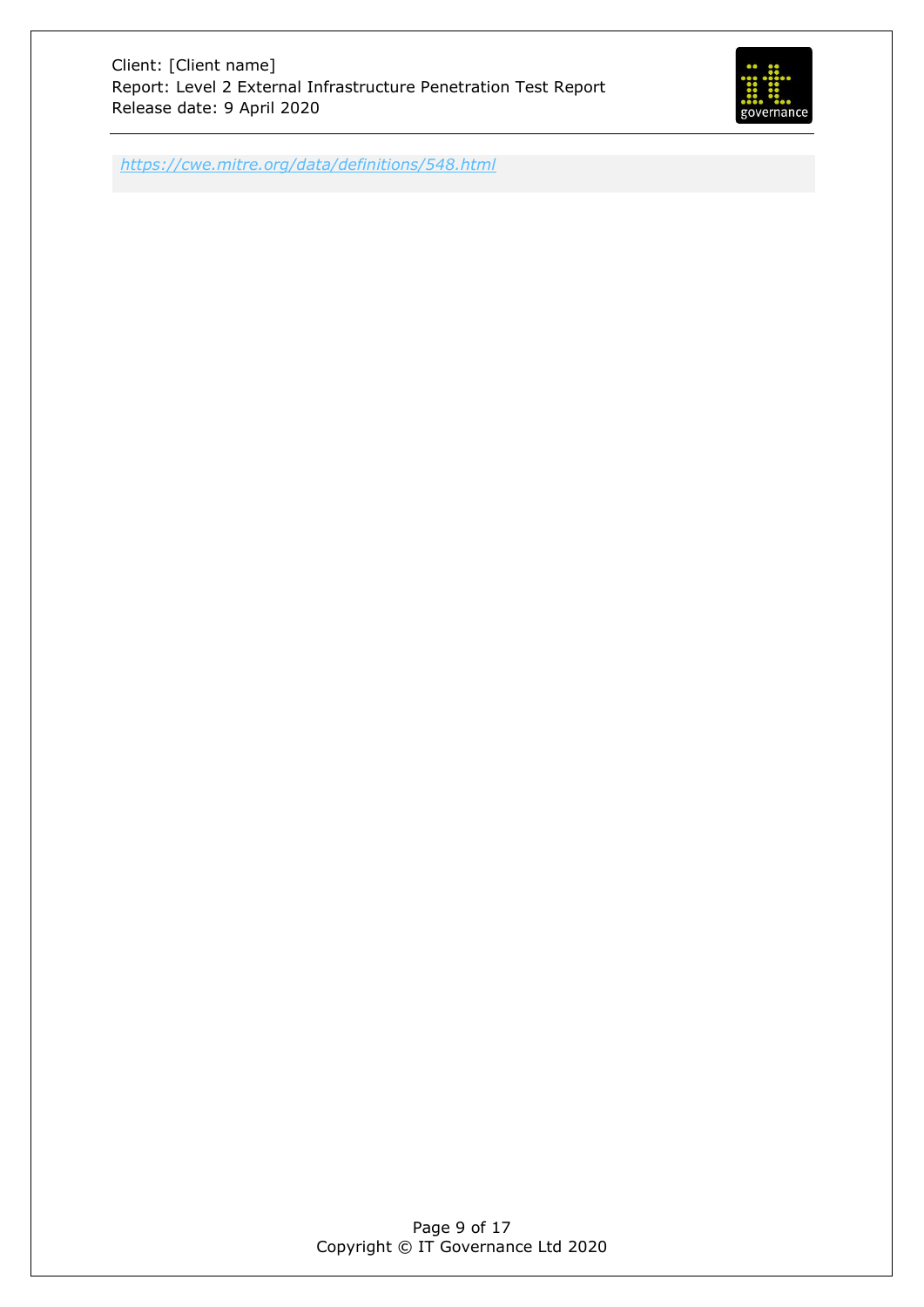

| <b>VUL-02</b>                                         | <b>Vulnerable version of Apache</b> |                   |     |  |
|-------------------------------------------------------|-------------------------------------|-------------------|-----|--|
| <b>Risk rating</b>                                    | <b>High</b>                         | <b>CVSS score</b> | 7.8 |  |
| <b>CVSS v3 vector</b>                                 | AV:L/AC:L/PR:L/UI:N/S:U/C:H/I:H/A:H |                   |     |  |
| <b>Affected hosts</b>                                 |                                     |                   |     |  |
| XXX.XXX.XXX.XXX:80 (TCP)<br>xxx.xxx.xxx.xxx:443 (TCP) |                                     |                   |     |  |
| <b>Description</b>                                    |                                     |                   |     |  |

The servers are running Apache version 2.4.33. This version of software has multiple known security vulnerabilities, which could be exploited by an attacker. A sample of weaknesses includes:

- Code execution with MPM (event, worker or prefork), code executing in lessprivileged child processes or threads (including scripts executed by an in-process scripting interpreter) could execute arbitrary code with the privileges of the parent process (usually root) by manipulating the scoreboard. (CVE-2019-0211)
- Denial of service (DoS) by specially crafting HTTP/2 requests, workers would be allocated 60 seconds longer than necessary, leading to worker exhaustion and a DoS. (CVE-2018-1333)

#### **Remediation advice**

Update to the latest secure version of Apache and review the patching policy.

#### **References**

*<https://httpd.apache.org/download.cgi> [https://www.cvedetails.com/vulnerability-list/vendor\\_id-45/product\\_id-66/version\\_id-](https://www.cvedetails.com/vulnerability-list/vendor_id-45/product_id-66/version_id-252825/Apache-Http-Server-2.4.33.html)[252825/Apache-Http-Server-2.4.33.html](https://www.cvedetails.com/vulnerability-list/vendor_id-45/product_id-66/version_id-252825/Apache-Http-Server-2.4.33.html) [https://www.owasp.org/index.php/Top\\_10-2017\\_A9-](https://www.owasp.org/index.php/Top_10-2017_A9-Using_Components_with_Known_Vulnerabilities) [Using\\_Components\\_with\\_Known\\_Vulnerabilities](https://www.owasp.org/index.php/Top_10-2017_A9-Using_Components_with_Known_Vulnerabilities)*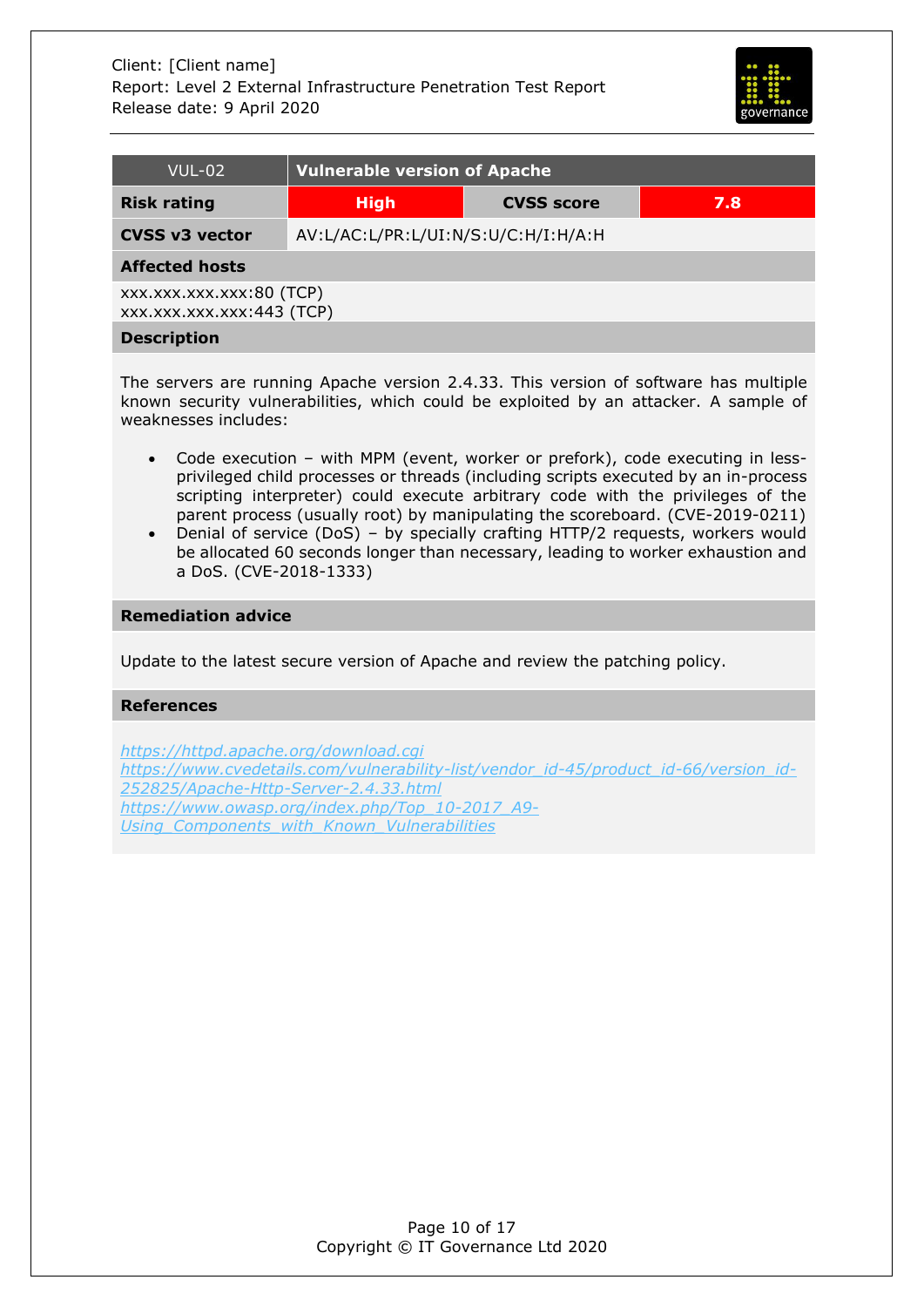

| VUL-03                   | <b>Vulnerable version of PHP</b>        |  |  |  |
|--------------------------|-----------------------------------------|--|--|--|
| <b>Risk rating</b>       | <b>High</b><br><b>CVSS score</b><br>7.3 |  |  |  |
| <b>CVSS v3 vector</b>    | AV:N/AC:L/PR:N/UI:N/S:U/C:L/I:L/A:L     |  |  |  |
| <b>Affected host</b>     |                                         |  |  |  |
| XXX.XXX.XXX.XXX:80 (TCP) |                                         |  |  |  |
| <b>Description</b>       |                                         |  |  |  |

The server is running PHP version 7.1.17. This version of software has multiple known security vulnerabilities, which could be exploited by an attacker. A sample of weaknesses includes:

- Overflow invalid input to the function xmlrpc\_decode() can lead to an invalid memory access (heap out of bounds read or read after free). This is related to xml\_elem\_parse\_buf in ext/xmlrpc/libxmlrpc/xml\_element.c. (CVE-2019-9020)
- Overflow a heap-based buffer over-read in PHAR reading functions in the PHAR extension may allow an attacker to read allocated or unallocated memory past the actual data when trying to parse the file name, a different vulnerability than CVE-2018-20783. This is related to phar\_detect\_phar\_fname\_ext in ext/phar/phar.c. (CVE-2019-9021)

#### **Remediation advice**

Update to the latest secure version of PHP and review the patching policy.

This branch version of PHP (7.1) is no longer actively supported, though it did receive security support until 1 December 2019. Consider migrating to the latest supported branches, versions 7.2 or 7.3.

#### **References**

*[https://www.cvedetails.com/vulnerability](https://www.cvedetails.com/vulnerability-list.php?vendor_id=74&product_id=128&version_id=257423)[list.php?vendor\\_id=74&product\\_id=128&version\\_id=257423](https://www.cvedetails.com/vulnerability-list.php?vendor_id=74&product_id=128&version_id=257423) <http://php.net/supported-versions.php> [https://www.owasp.org/index.php/Top\\_10-2017\\_A9-](https://www.owasp.org/index.php/Top_10-2017_A9-Using_Components_with_Known_Vulnerabilities) [Using\\_Components\\_with\\_Known\\_Vulnerabilities](https://www.owasp.org/index.php/Top_10-2017_A9-Using_Components_with_Known_Vulnerabilities)*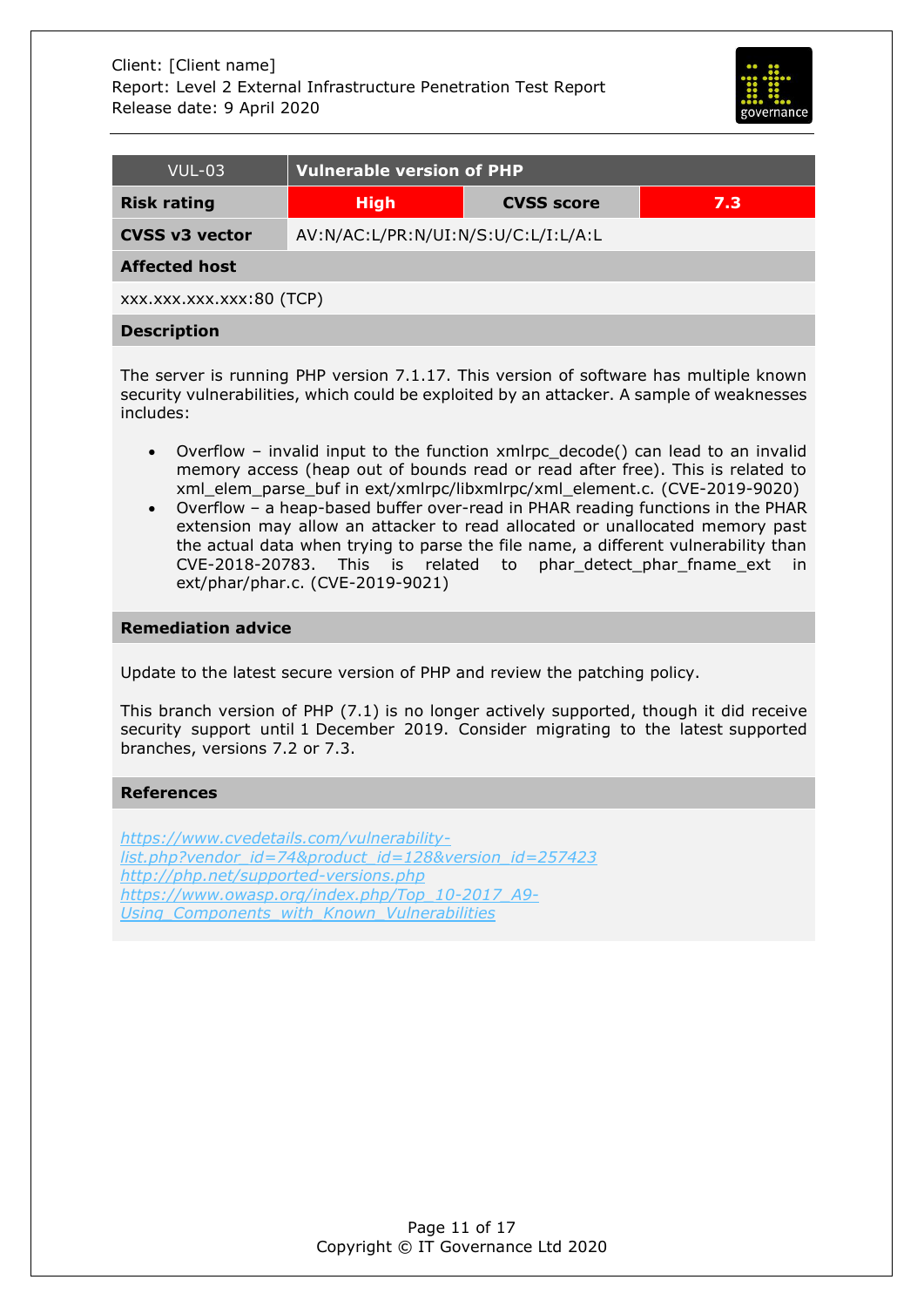

| <b>VUL-04</b>                                                                                                                                                                                                                                                                                                                                                                                                                                                                                                                                                               | <b>Default PHP config file information disclosure</b> |                   |     |  |  |
|-----------------------------------------------------------------------------------------------------------------------------------------------------------------------------------------------------------------------------------------------------------------------------------------------------------------------------------------------------------------------------------------------------------------------------------------------------------------------------------------------------------------------------------------------------------------------------|-------------------------------------------------------|-------------------|-----|--|--|
| <b>Risk rating</b>                                                                                                                                                                                                                                                                                                                                                                                                                                                                                                                                                          | <b>Medium</b>                                         | <b>CVSS score</b> | 5.3 |  |  |
| <b>CVSS v3 vector</b>                                                                                                                                                                                                                                                                                                                                                                                                                                                                                                                                                       | AV:N/AC:L/PR:N/UI:N/S:U/C:L/I:N/A:N                   |                   |     |  |  |
| <b>Affected host</b>                                                                                                                                                                                                                                                                                                                                                                                                                                                                                                                                                        |                                                       |                   |     |  |  |
| XXX.XXX.XXX.XXX:80 (TCP)                                                                                                                                                                                                                                                                                                                                                                                                                                                                                                                                                    |                                                       |                   |     |  |  |
| <b>Description</b>                                                                                                                                                                                                                                                                                                                                                                                                                                                                                                                                                          |                                                       |                   |     |  |  |
| The web application is configured to use default PHP config files. The "phpinfo" file<br>displays sensitive information about the software and underlying host while the "Security<br>Information About PHP" file displays the output of a security assessment highlighting<br>potential vulnerabilities. An unauthenticated Internet-based attacker could use this<br>information to perform further attacks against the web application host. This could lead<br>to DoS attacks, remote code execution and privilege escalation.<br><b>Example screenshot of phpinfo:</b> |                                                       |                   |     |  |  |
| [Image]                                                                                                                                                                                                                                                                                                                                                                                                                                                                                                                                                                     |                                                       |                   |     |  |  |

**Security information about PHP:**

[Image]

# **Remediation advice**

Remove access to all default and config files to limit the amount of information publicly available.

#### **References**

*[https://owasp.org/www-project-top-ten/OWASP\\_Top\\_Ten\\_2017/Top\\_10-2017\\_A3-](https://owasp.org/www-project-top-ten/OWASP_Top_Ten_2017/Top_10-2017_A3-Sensitive_Data_Exposure) [Sensitive\\_Data\\_Exposure](https://owasp.org/www-project-top-ten/OWASP_Top_Ten_2017/Top_10-2017_A3-Sensitive_Data_Exposure) <https://perishablepress.com/htaccess-secure-phpinfo-php/>*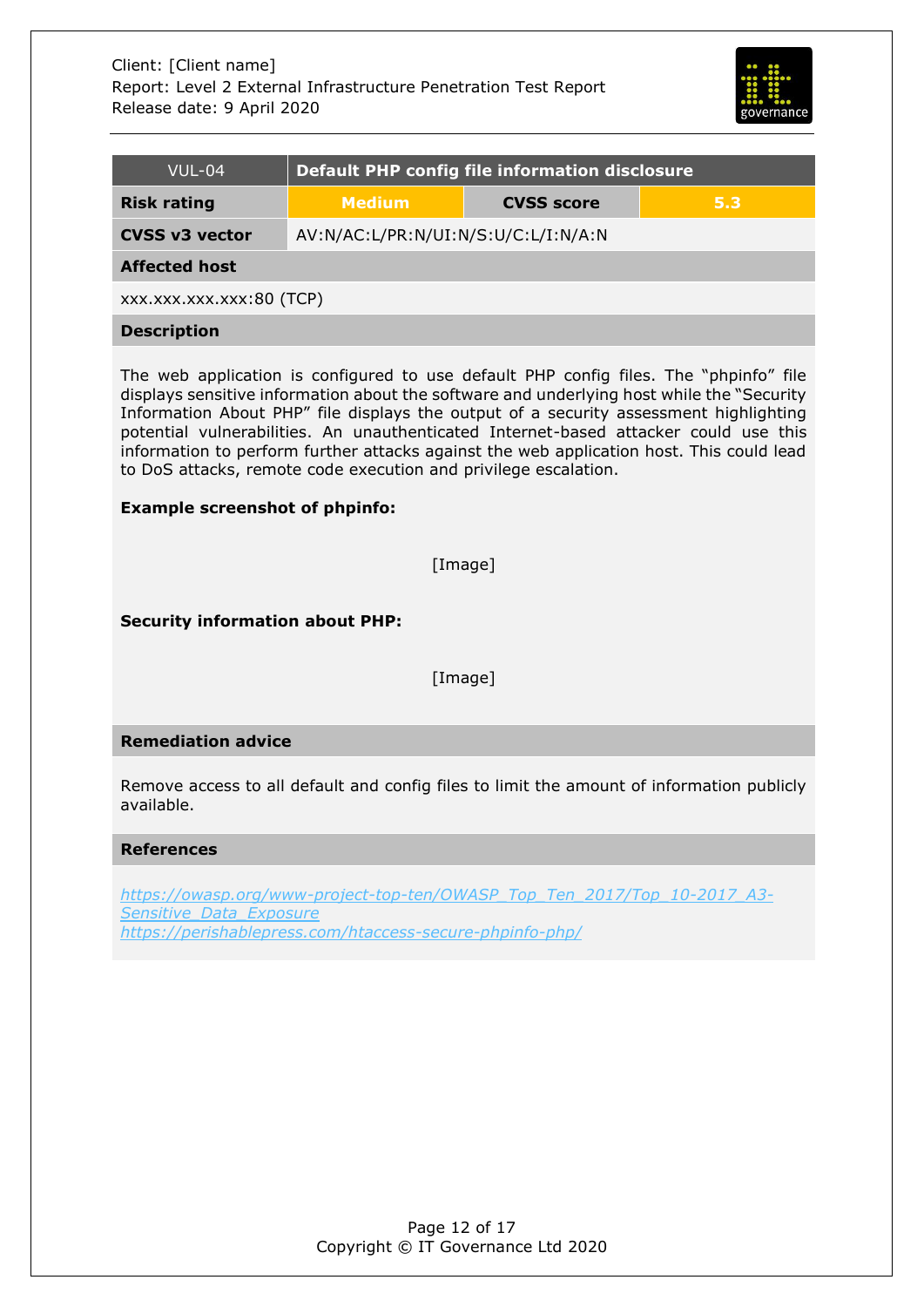

| VUL-05                                                 | Administrative interface publicly available |  |  |  |
|--------------------------------------------------------|---------------------------------------------|--|--|--|
| <b>Risk rating</b>                                     | <b>Medium</b><br><b>CVSS score</b><br>5.8   |  |  |  |
| <b>CVSS v3 vector</b>                                  | AV:N/AC:L/PR:N/UI:N/S:C/C:L/I:N/A:N/        |  |  |  |
| <b>Affected hosts</b>                                  |                                             |  |  |  |
| xxx.xxx.xxx.xxx:443 (TCP)<br>xxx.xxx.xxx.xxx:443 (TCP) |                                             |  |  |  |
| <b>Description</b>                                     |                                             |  |  |  |

Administrative interfaces are publicly available. These interfaces control access to important services such as firewalls. The service is running on a standard port and is externally available to the Internet; an attacker could attempt to brute-force the credentials with the intention of gaining access. The following image shows an example of the web application interface.

#### [Image]

If an attacker gained access, they would be able to make network changes that would impact the integrity of the network and could put internal systems and data at risk.

#### **Remediation advice**

Review the need to have an administrative interface made publicly available. All interfaces that manage services pertaining to the firewall should be restricted to an authorised network.

Consider changing the firewall rules to restrict access to the administrative interface or contact the vendor documentation about disabling the interface.

All management interfaces should be configured with two-factor authentication enabled.

#### **References**

*[https://owasp.org/www-project-top-ten/OWASP\\_Top\\_Ten\\_2017/Top\\_10-2017\\_A5-](https://owasp.org/www-project-top-ten/OWASP_Top_Ten_2017/Top_10-2017_A5-Broken_Access_Control) [Broken\\_Access\\_Control](https://owasp.org/www-project-top-ten/OWASP_Top_Ten_2017/Top_10-2017_A5-Broken_Access_Control) <https://www.ncsc.gov.uk/blog-post/protect-your-management-interfaces>*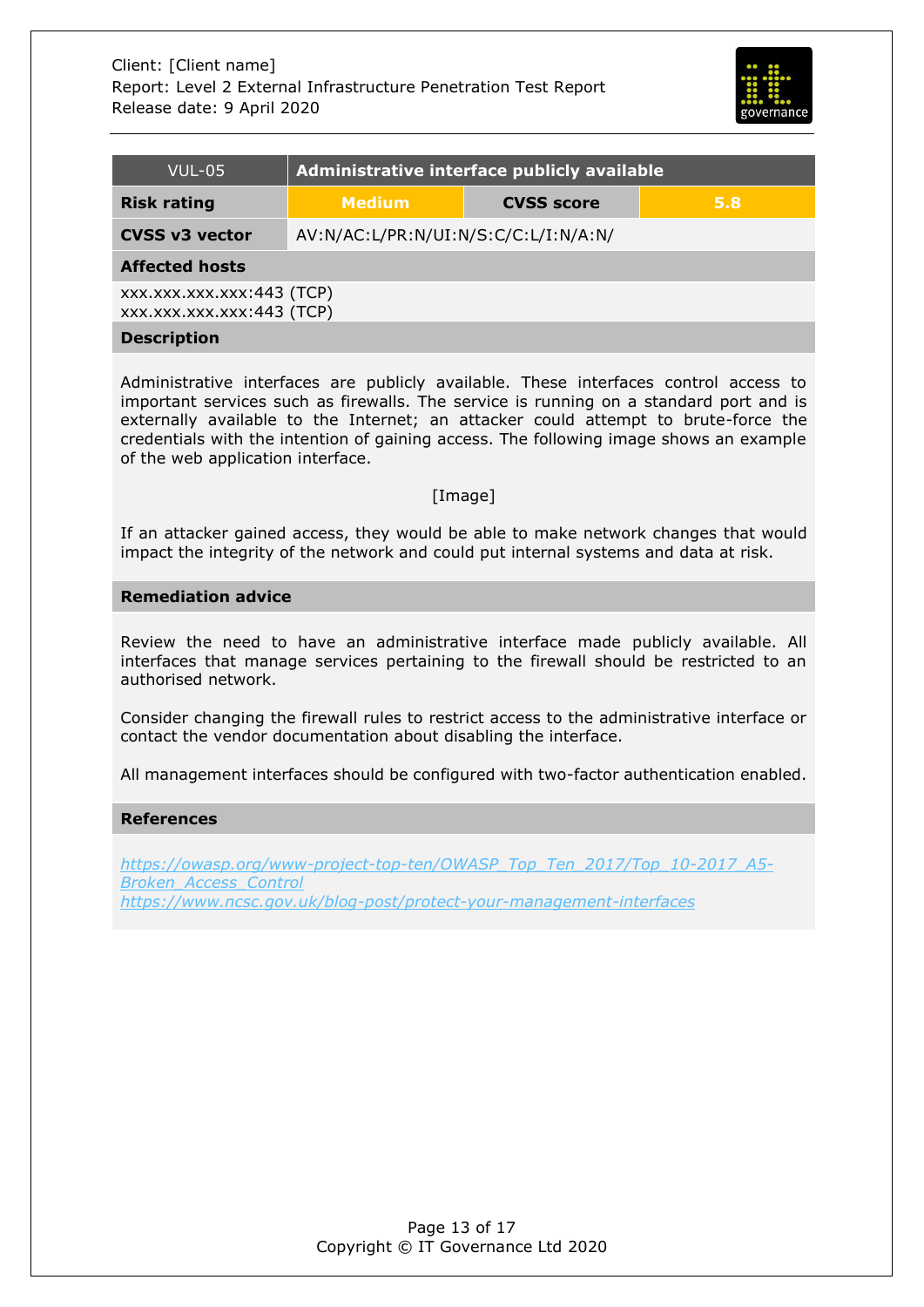

| VUL-06                                                 | <b>Insecure TLS protocols supported</b> |                   |     |  |
|--------------------------------------------------------|-----------------------------------------|-------------------|-----|--|
| <b>Risk rating</b>                                     | Low                                     | <b>CVSS score</b> | 3.1 |  |
| <b>CVSS v3 vector</b>                                  | AV:A/AC:H/PR:N/UI:N/S:U/C:L/I:N/A:N/    |                   |     |  |
| <b>Affected hosts</b>                                  |                                         |                   |     |  |
| XXX.XXX.XXX.XXX:443 (TCP)<br>xxx.xxx.xxx.xxx:443 (TCP) |                                         |                   |     |  |
| <b>Description</b>                                     |                                         |                   |     |  |

The server accepts connections using TLSv1.0 and TLSv1.1 encryption. These versions of TLS are affected by several cryptographic flaws, including Insecure session renegotiation and resumption schemes.

TLSv1.0 is heavily based on the vulnerable SSL protocol and has a number of flaws, such as a lack of support for various strong ciphers, enabling the downgrading of the connection to SSLv3.0 and being vulnerable to BEAST attacks, which would allow an attacker situated between a user's browser and the server to decrypt communication between the two parties. A successful exploit will lead to a loss in confidentiality of the data in transit.

TLSv1.1 lacks support for current and recommended cipher suites. Ciphers that support encryption before MAC computation, and authenticated encryption modes such as GCM cannot be used with TLSv1.1.

An attacker appropriately situated on the network can exploit these flaws to conduct MITM attacks or decrypt communications between the affected service and clients. Although TLS has a secure means for choosing the highest-supported version of the protocol, many web browsers implement this in an unsafe way that allows an attacker to downgrade a connection (such as through the POODLE vulnerability).

#### **Remediation advice**

Disable the use of TLSv1.0. Only use TLSv1.1 or above with strong cipher suites.

#### **References**

*<https://www.nist.gov/oism/tls-10-being-turned-wwwnistgov>*

*<https://payment-services.ingenico.com/int/en/ogone/support/products/tls>*

*[https://support.microsoft.com/en-gb/help/187498/how-to-disable-pct-1-0-ssl-2-0-ssl-](https://support.microsoft.com/en-gb/help/187498/how-to-disable-pct-1-0-ssl-2-0-ssl-3-0-or-tls-1-0-in-internet-informat)[3-0-or-tls-1-0-in-internet-informat](https://support.microsoft.com/en-gb/help/187498/how-to-disable-pct-1-0-ssl-2-0-ssl-3-0-or-tls-1-0-in-internet-informat)*

*[https://cheatsheetseries.owasp.org/cheatsheets/Transport\\_Layer\\_Protection\\_Cheat\\_S](https://cheatsheetseries.owasp.org/cheatsheets/Transport_Layer_Protection_Cheat_Sheet.html) [heet.html](https://cheatsheetseries.owasp.org/cheatsheets/Transport_Layer_Protection_Cheat_Sheet.html)*

*[https://alpacapowered.wordpress.com/2014/10/20/ssl-poodle-attack-what-is-this](https://alpacapowered.wordpress.com/2014/10/20/ssl-poodle-attack-what-is-this-scsv-thingy/)[scsv-thingy/](https://alpacapowered.wordpress.com/2014/10/20/ssl-poodle-attack-what-is-this-scsv-thingy/)*

*<https://www.entrustdatacard.com/blog/2018/november/deprecating-tls>*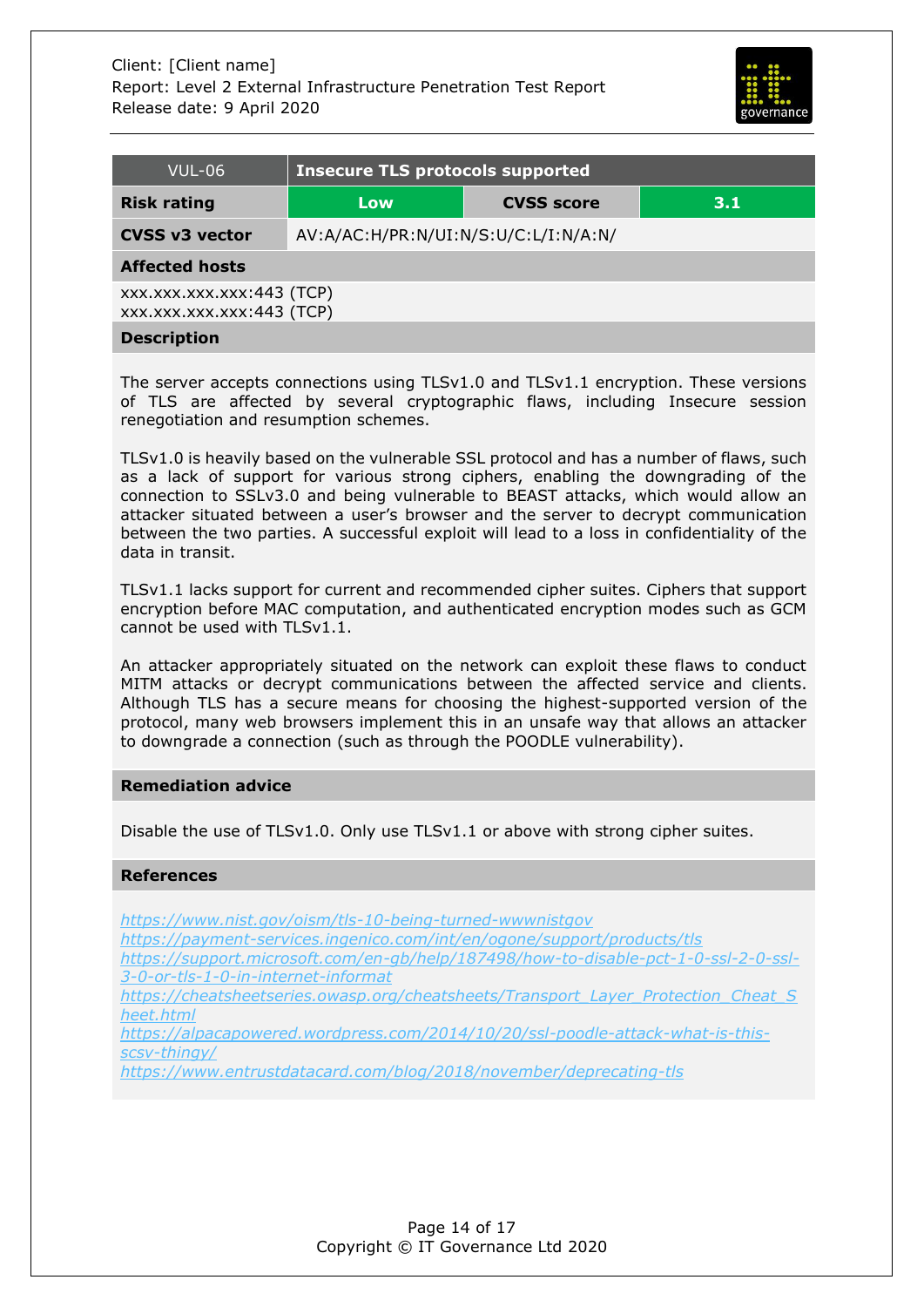

# <span id="page-14-0"></span>**Supporting material**

The following supporting material provides additional information relating to the associated finding.

#### <span id="page-14-1"></span>**3.4.1 Network information**

#### **Nmap**

The supplied IP addresses were scanned using Nmap and Nessus; all TCP and common UDP ports were scanned. The results of the scans have been compiled, and the following table shows the number of identified ports and the results of OS fingerprinting.

| <b>Host</b>     | <b>Protocol</b> | <b>Port</b> | <b>Service version</b> |
|-----------------|-----------------|-------------|------------------------|
| XXX.XXX.XXX.XXX | <b>TCP</b>      | 80          | Firewall               |
| XXX.XXX.XXX.XXX | <b>TCP</b>      | 443         | Firewall               |
| XXX.XXX.XXX.XXX | <b>TCP</b>      | 80          | Apache 2.4.33          |
| XXX.XXX.XXX.XXX | TCP             | 443         | Apache 2.4.33          |
| XXX.XXX.XXX.XXX | TCP             | 443         | Microsoft-IIS/8.5      |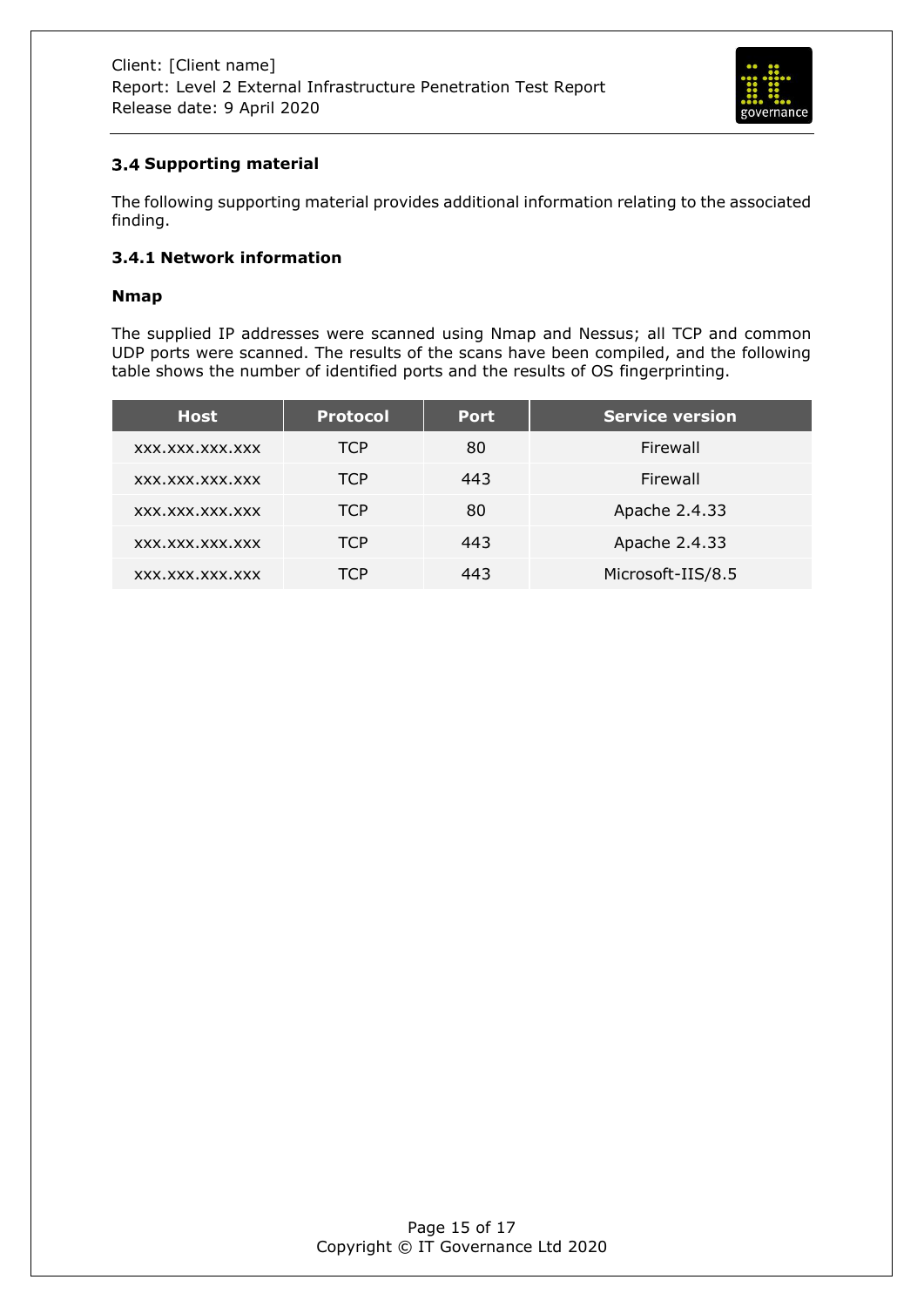

# <span id="page-15-0"></span>**Appendix A – Vulnerability rating key**

CVSS version 3 defines vulnerability bands according to the following definitions.

| <b>Vulnerability rating key</b> |                                                                                                                                                                                                                      |                  |
|---------------------------------|----------------------------------------------------------------------------------------------------------------------------------------------------------------------------------------------------------------------|------------------|
| Rating                          | <b>Description</b>                                                                                                                                                                                                   | <b>CVSS band</b> |
| <b>Critical</b>                 | An attacker could use well-known methods and exploits<br>to gain full control over the system or application, render<br>it unusable by legitimate users, or access significant<br>personal or sensitive information. | $9.0 - 10.0$     |
| <b>High</b>                     | An attacker could gain full control over the system or<br>application, render it unusable by legitimate users or<br>access limited sensitive information.                                                            | $7.0 - 8.9$      |
| <b>Medium</b>                   | An attacker could gain some level of interactive control<br>or access to data held on the system.                                                                                                                    | $4.0 - 6.9$      |
| Low                             | An attacker could gain information about the system or<br>application that could be used to facilitate further access.                                                                                               | $0.1 - 3.9$      |
| Info                            | Informational only; of limited use to an attacker.                                                                                                                                                                   | 0                |